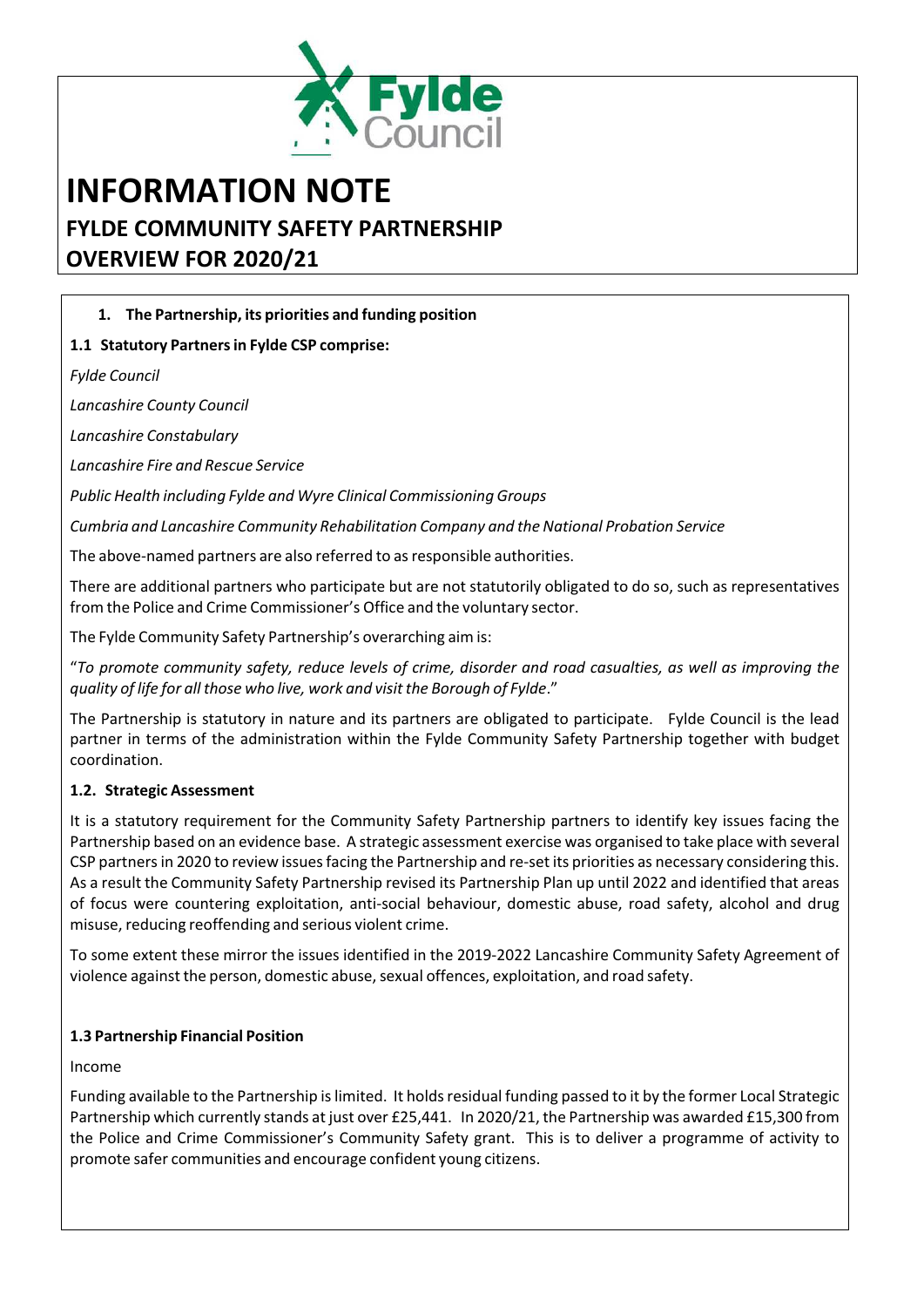## **Below is a list of key areas to be addressed by the project:**

- *Improve engagement with children and young people using sport and physical activity to promote positive values.*
- *To provide young people with access to informal learning, opportunities, information and resources on their own turf*
- *To stimulate, challenge & empower young people*
- *To inform young people about existing or proposed services and to encourage them to access these*
- *Improve community cohesion*
- *Reduce anti‐social behaviour*

Additionally, Fylde Council provide a budget for a monitored town centre CCTV system which operates in Kirkham, Lytham, and St. Anne's. Wyre Council monitors the cameras on behalf of Fylde Council through its CCTV suite located at the Civic Offices in Poulton. The system can capture crime taking place and acting in response to suspicious behaviour. The Borough Council and Lancashire Constabulary have also been collaborating during the course of the year to gather together evidence for a funding bid to be put forward to the Borough Council – and other partners as appropriate – to refresh the Council's camera network which has now been in place for a number of years. The refresh would bring the cameras up to date with new technology which allows incidents to be recoded in colour as opposed to back and white which enhances image capture.

Members of the Partnership continued to respond to added pressures during the pandemic during the year. The changing nature of regulations throughout this period has been of challenge to respond to and both Lancashire Constabulary and Fylde Council have been at the heart of this response. The Council have had responsibility to ensure that support was offered to the business sector in terms of complying with regulations with the Constabulary having responsibility for ensuring that individualsresponded appropriately.

Formal meetings of the Partnership have continued on‐line.

# 2. **Crime Statistics**

Based on the period April 2020‐March 2021, crime in Fylde was recorded as follows:

- **1.** Violent Crime‐ **2,193**
- 2. Victim‐Based Crime‐ **3,333**
- **3.** Domestic Abuse‐ **730**
- 4. ASB‐ **3,857**

For Lancashire the figures for April 2020‐March 2021 are as follow:

- **1.** Violent Crime‐ **65,517**
- 2. Victim Based Crime‐ **101,419**
- **3.** Domestic Abuse‐ **22,530**
- 4. ASB‐ **96,674**

## 3. **Areas of focus and the work ofthe Community Safety Partnership**

## **3.1 Anti‐Social Behaviour**

The reduction of anti‐social behaviour (ASB) in our communities continues to be a priority for the Partnership. Partners come together to consider the reported ASB issues arising across a range of areas, including personal, nuisance, street beggars and environmental issues. Discussions within this group also focus on individuals who are high risk victims of anti‐social behaviour and actions can be taken by agenciesto reduce or eliminate thisrisk.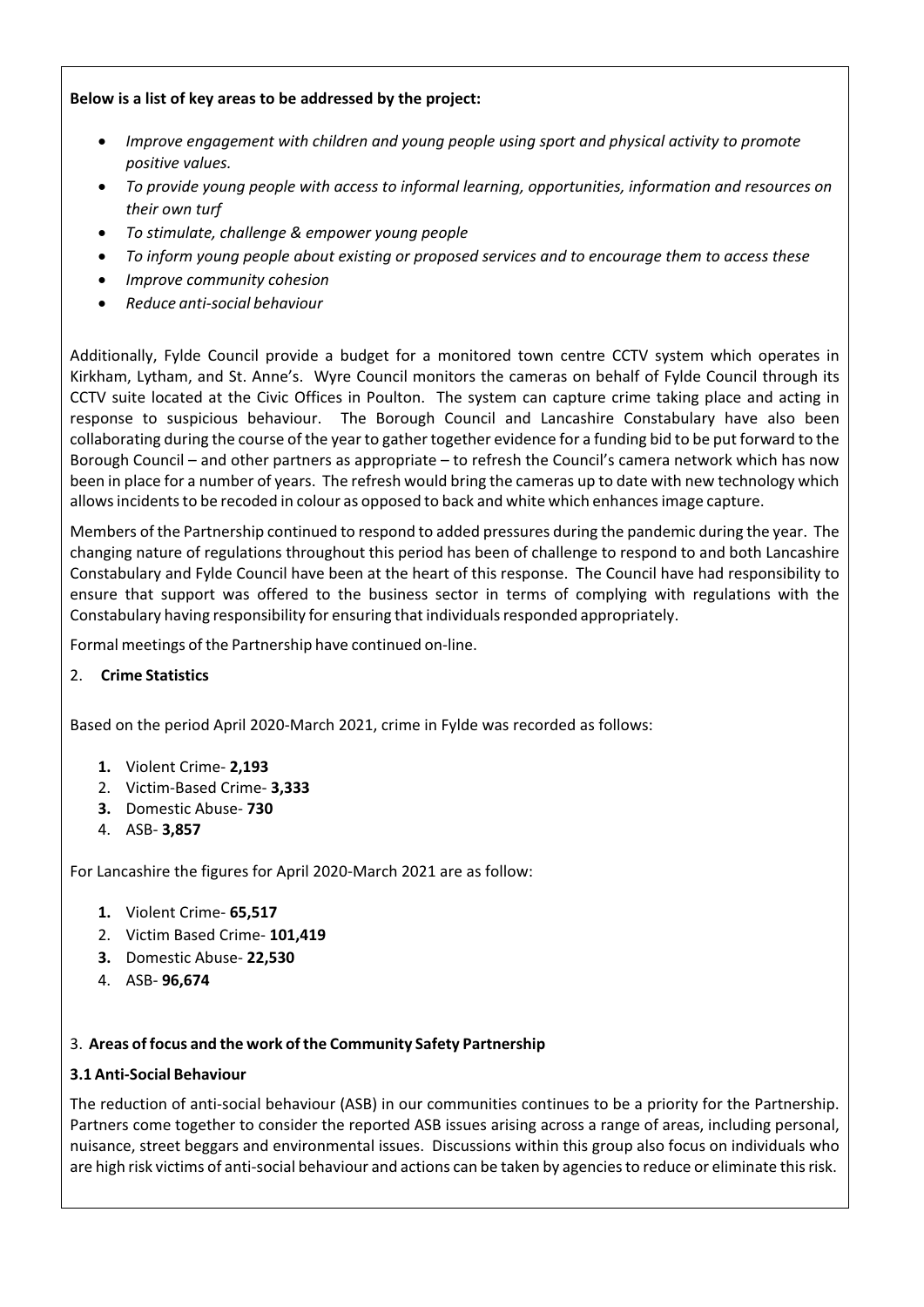The Anti‐Social Behaviour Crime and Policing Act in 2014 has provided the victims of Anti‐social behaviour with several measures which can be implemented by the Council, Police and Housing Providers to address the behaviour of perpetrators. It also provides the victims with the opportunity to invoke a Community Trigger where they feel that agencies are not dealing with their complaints of ASB.

Strengthened guidance was published in 2020 concerning community triggers. The strengthened guidance builds on previous updates to make sure there is a greater focus on the impact of anti‐social behaviour on victims. It provides greater clarity on the process of the Anti‐Social Behaviour Case Review, highlighting that relevant bodies should always consider inviting the victim or, if more appropriate, their representative to case review meetings to help the panel understand their perspective. It also explains that local areas can have independent chairs at review meetings to provide an external view on the case.

The updated guidance stresses that victims must be front and centre of the approach police and local agencies take when tackling anti‐social behaviour.

The Council issued Community Protection Warnings and Notices throughout the year covering a range of anti‐ social activities including street begging. Plans were also developed to recruit an in‐house team of Enforcement Officers who would work acrossthe Borough to provide help and advice to reduce ani‐social behaviour, with the ability to fine persistent offenders. The recruitment of this team began in 2020/21 and it is envisaged that they will be in place by the end of June 2021.

The Safe Communities and Confident Young Citizens Programme will also provide an ability to engage with younger people engaged in anti-social behaviour in channel their energy into more positive activities.

## **3.2 Substance Misuse**

#### *Drugs and Alcohol*

The misuse of drugs remains a relatively low threat in Fylde compared to most other parts of Lancashire. There continues to be a change in the substance of choice – from Class A drugs to cannabis and psychoactive substances (legal highs) The use of 'Spice' has been highlighted as a potential risk due to its availability and low cost.

Fylde CSP has alcohol misuse as a local priority area. However, Public Health have a strategy which will subsequently address most of the concerns especially amongst young people who tend to 'experiment' with alcohol.

#### **3.3 Fire Safety**

Lancashire Fire and Rescue Service (LFRS) report that Fylde remains an area which is not a cause for concern but remains an area of review for the partnership.

Community Fire Safety Practitioners provide a programme of education and awareness to the community and there continue to be fire awareness sessions such as the ESCAYPS course which accepts young person referrals who receive a 5‐week structured programme of fire awareness education.

The Fire service continue to provide Home Fire Safety Checks for the vulnerable and community work has become a vital part of the service provided by LFRS.

Lancashire Fire and Rescue has continued to support Fylde Council in raising awareness of the BBQ ban on the coastal strip and providing information to the public.

#### **3.4 Domestic abuse**

The definition of domestic abuse is 'any incident of threatening behaviour, violence or abuse (psychological, physical, sexual, financial or emotional) between adults 16 years or over who are or have been intimate partners or family members, regardless of gender or sexuality'.

Overall, high risk victims of domestic abuse have remained reasonably stable in Fylde in terms of the numbers of offences recorded and as a proportion of the total crime in Fylde, however these numbers are relatively low in comparison. It is believed that this is because of a continued drive to encourage victims to report abuse recognising that there has previously been an under‐reporting of domestic related crime.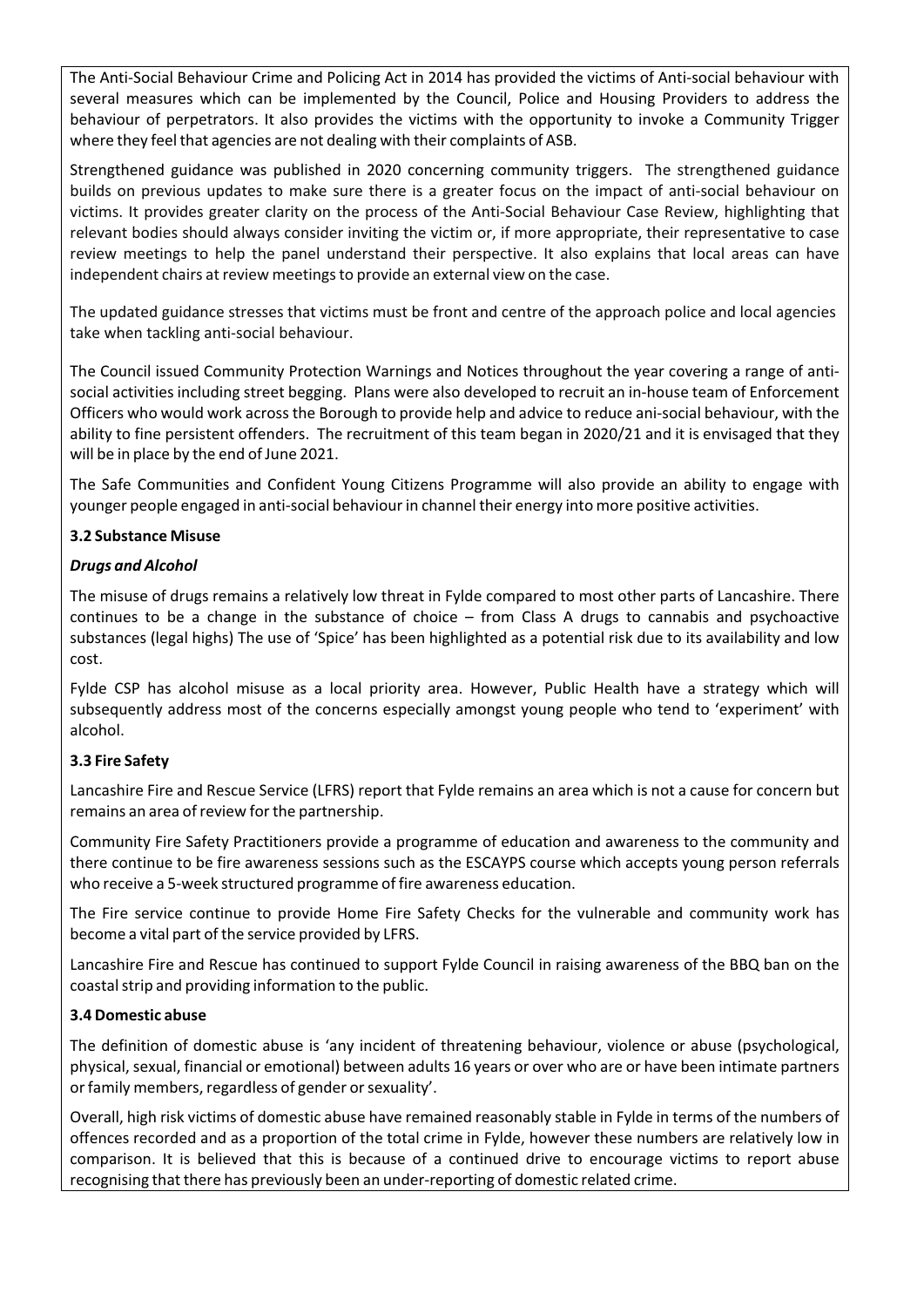In common with other Council's, a 'MARAC' exists to consider domestic abuse. This as a monthly 'multi‐agency risk assessment conference' and it meets to discuss the victims of domestic abuse deemed to be at a high risk of harm with an aim to reduce the risk to the victims or their immediate families. Part of the work involves specialist workers having close links with victims of domestic violence and protective interventions as necessary. The number of cases referred in averages less than ten per month. Specialist domestic violence courts located within Blackpool deal with the more extreme cases.

Following the service re-commissioning undertaken in early 2017, the service provision across Lancashire and in Fylde falls under Lancashire Victims Services and Fylde Council make an annual contribution towards the Domestic Abuse service.

The voluntary sector through Fylde Coast Women's Aid also continues to provide an excellent service and delivers a range of services to advise, educate and support families. The Group does much work within schools.

It is a mandatory responsibility placed on the Community Safety Partnership to conduct a 'Domestic Homicide Review' (DHR) where a fatality occurs when there are two or more people aged 16 years or older and living togetherin a close relationship. To date there has been no such fatalities within the Fylde area.

## **3.5 Police and Crime Commissioner and knife crime**

The office of the PCC is a non-statutory partner in the CSP, but the PCC has been keen to continue involvement with the CSP's and sends a representative to CSP meetings. Knife crime has become a key priority for the PCC as Lancashire was in the top five areas in the UK for knife crime. Regular updates are provided to the CSP on this initiative.

The PCC also holds regular meetings with Council representatives on the Police and Crime Panel whose role it is to hold the Commissioner to account for his actions.

The PCC has responsibility for:

- Appointing the Chief Constable and holding them to account for the running of their force
- Setting out a 5‐year Police and Crime Plan (in consultation with the Chief Constable)
- Determining local policing priorities.
- Setting the annual local precept and annual force precept and annual force budget
- Providing community safety grants

The PCC has a budget which currently includes the policing grant from the Home Office, various other grants include the Drugs Interventions Programme funding and funds raised through the local authority precepts in the Lancashire force area.

PCCs are not a 'responsible authority' on Community Safety Partnerships, however, they are an influential and valued partner. There is a reciprocal duty for the Office of the Police and Crime Commissioner (OPCC) and responsible authorities to cooperate with each other and have regard to each other's priorities for the purposes of reducing crime and disorder, including ASB, reducing reoffending and reducing substance misuse along with helping the most vulnerable members of our communities. PCCs are also able to request a report from a CSP where they believe that a CSP is failing to carry out their duties effectively and efficiently. The CSP has had a very productive relationship with the Office of the PCC throughout the year.

#### **4. Emerging Issues**

New duties are to be placed on the Partnership and its component members which will need to be responded to in terms of serious violent crime and domestic abuse.

Serious violent crime is to be made a focus within existing multi‐agency arrangements because of the Police, Crime, Sentencing and Courts Bill 2021. As a result of this duty the police, local authorities, fire and rescue authorities and specified health and criminal justice agencies will have to work together to identify and publish what actions can be taken collectively to reduce serious violent crime. This work will gather pace in 2021 and this work should focus on early intervention work with young people to prevent them from becoming either a victim or perpetrator of crime in the first place.